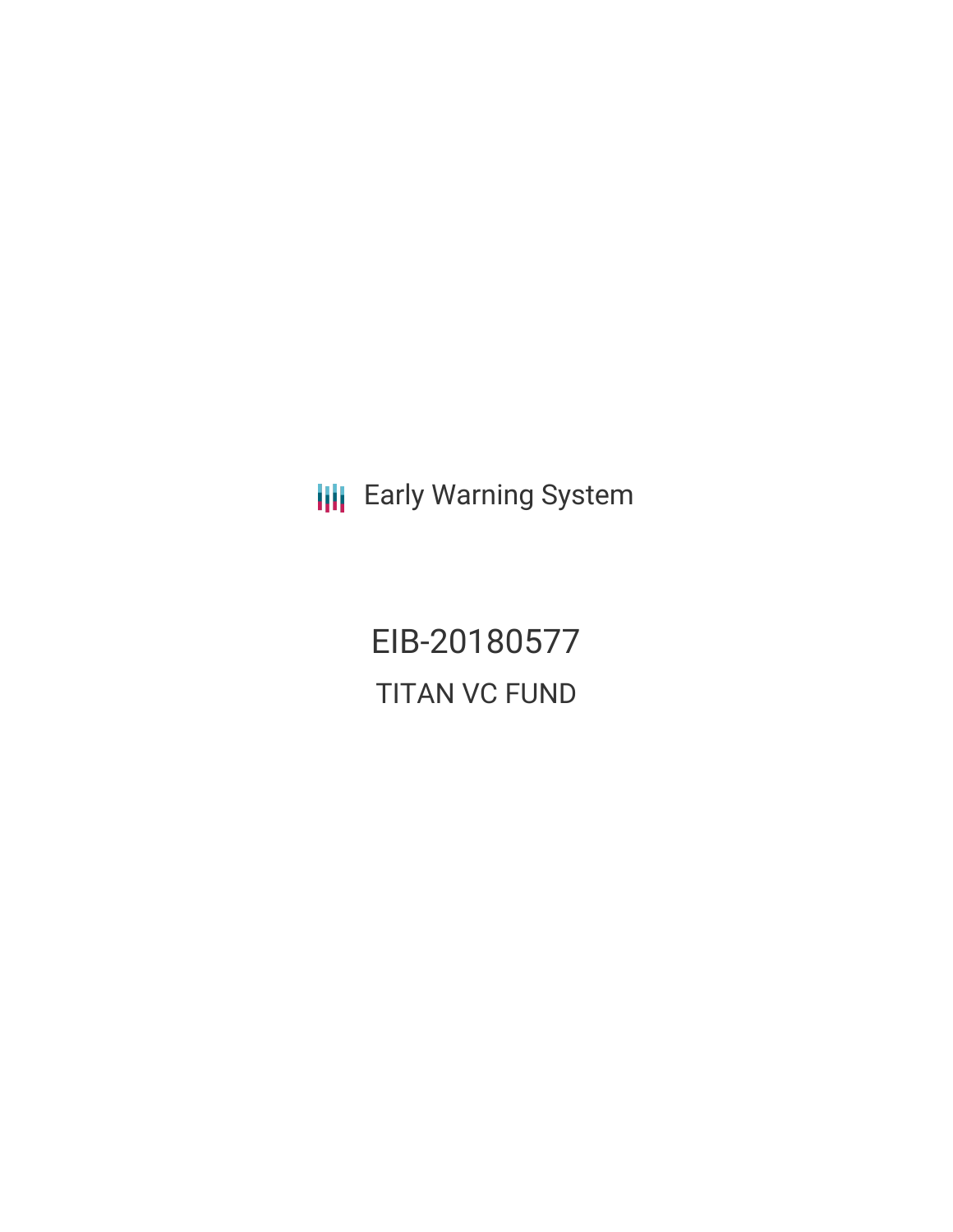# **Quick Facts**

| <b>Countries</b>               | Algeria, Morocco, Tunisia                    |
|--------------------------------|----------------------------------------------|
| <b>Financial Institutions</b>  | European Investment Bank (EIB)               |
| <b>Status</b>                  | Proposed                                     |
| <b>Bank Risk Rating</b>        | U                                            |
| <b>Borrower</b>                | ACCEPTABLE CORPORATE(S)                      |
| <b>Sectors</b>                 | <b>Communications, Technical Cooperation</b> |
| <b>Investment Type(s)</b>      | Loan                                         |
| <b>Investment Amount (USD)</b> | $$13.96$ million                             |
| <b>Project Cost (USD)</b>      | \$75.62 million                              |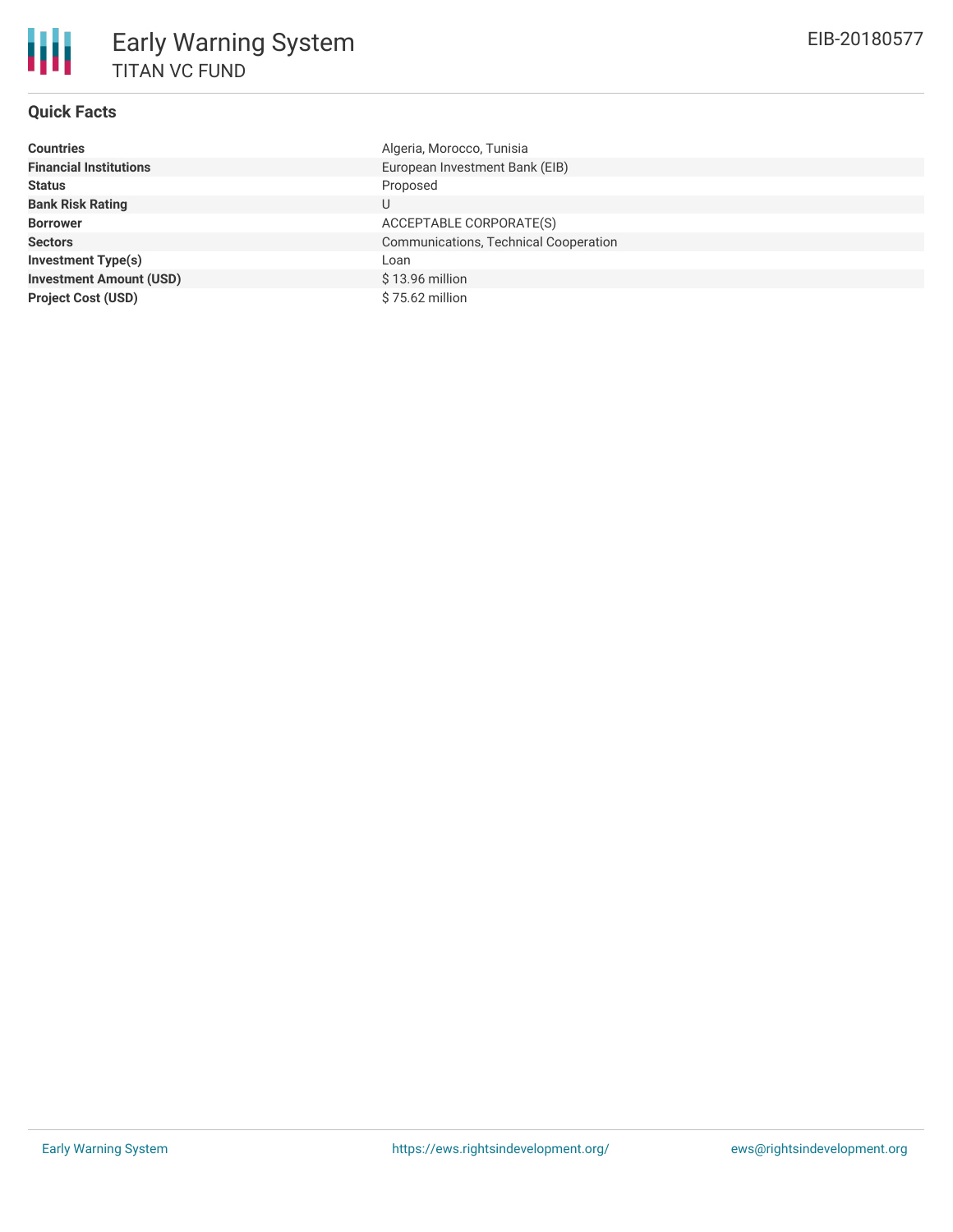

## **Project Description**

The project consists of an equity participation in Titan VC Fund, a USD 65m fund targeting small and medium-sized technology enterprises (SMEs), more specifically in the big data, artifically intelligence (AI), machine learning sectors in Tunisia, Algeria and Morocco.

The fund aims at generating financial returns on investments for its investors through a minority participation in companies led by young and local entrepreneurs. The fund manager will seek to create value through a hands-on management approach, driving the growth and profitability of investee companies and enhancing enterprise skills, governance as well as environmental and social standards.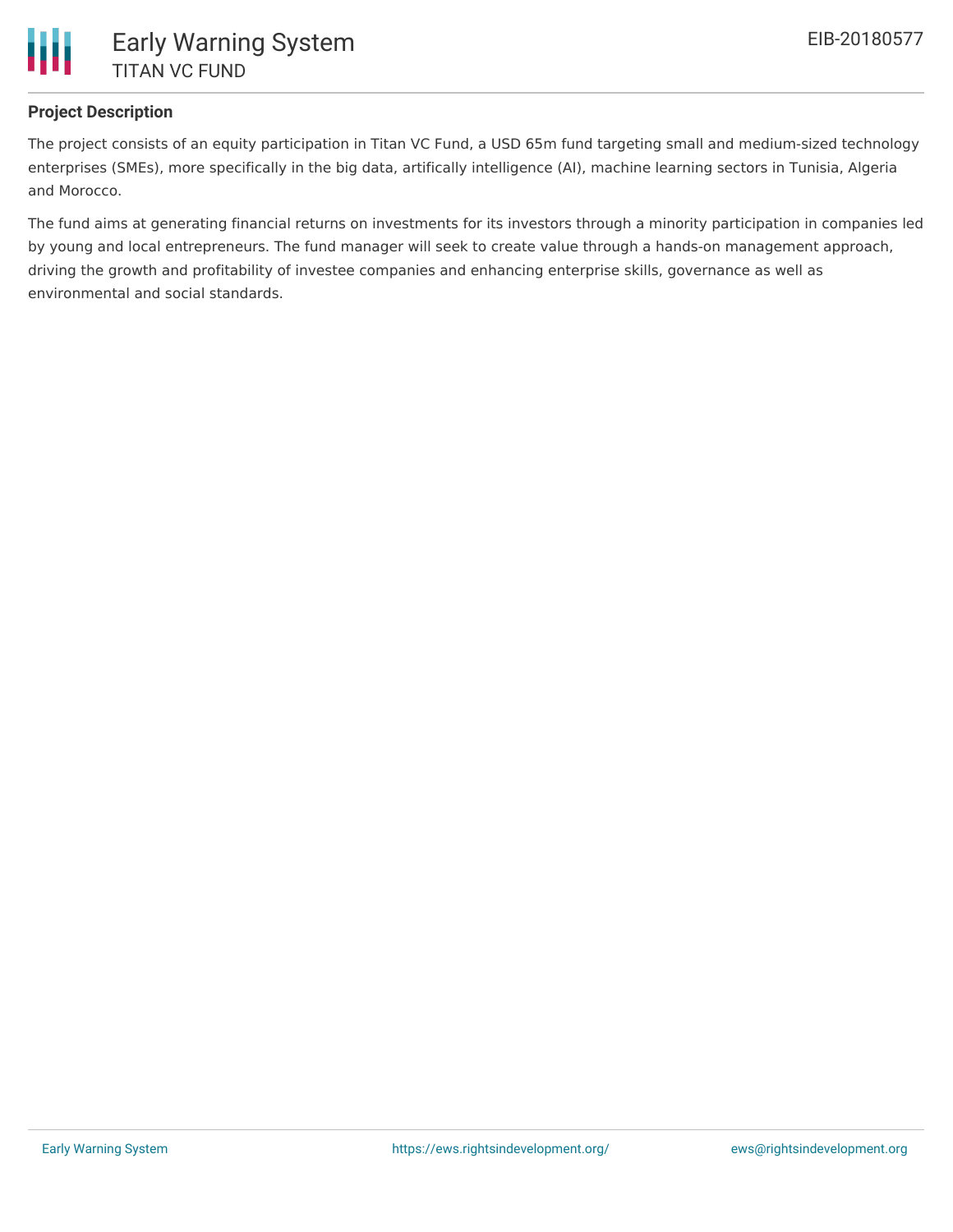#### **Investment Description**

European Investment Bank (EIB)